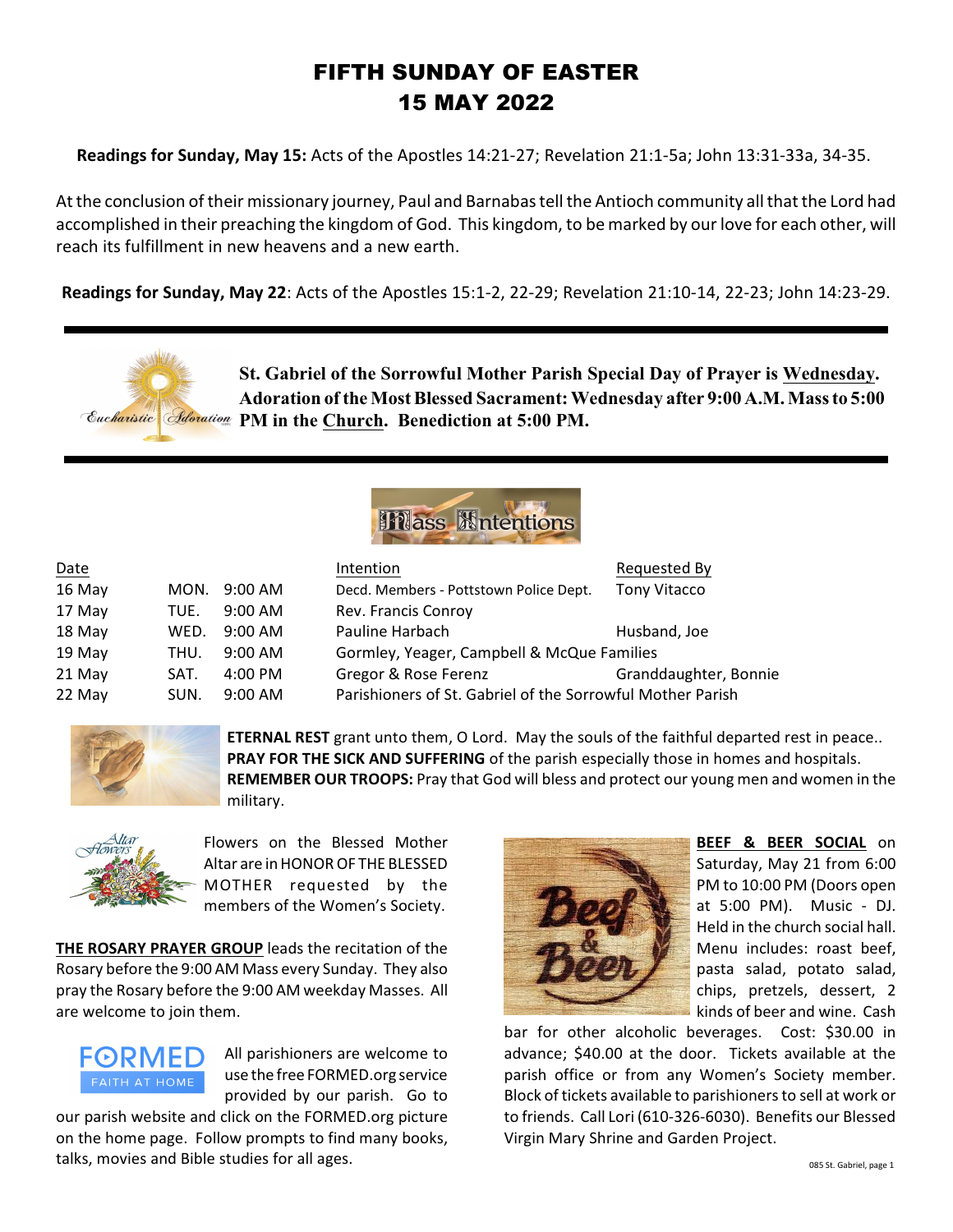

*Would you like to go to the prom with me?* After about an hour and a half on the phone talking about a lot of nothing, I finally got around to the question. Her quiet patience gave way to

laughter as she said, "yes." Somehow, she knew that the question was coming. Call it "woman's intuition" – aided by the help of her darn cousin who was a friend and classmate. I was so elated and my father was elated, too, since the phone was now free once again. *Finally,* he quipped as he picked up the phone to make a call of his own. Landlines were the thing back then, just like heavy metal and big hair bands.



There was *Metallica, Warrant, Guns N' Roses,* and *Judas Priest* just to name a few, but we wouldn't be dancing to any of them at the Junior Prom. Yes, Virginia, Father, here, was a headbanger – and once a headbanger, always a headbanger. I supposed that one would really have to call it "headbanger lite." I, myself, didn't have any piercings or tattoos, though some friends did. My headbanging would later become tempered by some nineties grunge with a bit of punk thrown in just for a bit of rebellious flavor. That flavor would be savored more fully sometime later in a seminary entered and a priesthood embraced. At the prom, though, we would be dancing to some squeaky clean pop favorites of the day.



*Devo* was certainly whipping it that night. In fact, that Junior Prom and subsequent proms were less about music and dance – and more about the whole event itself. Proms weren't really about hanging out with friends as well as with your prom date, because we all hung out together anyway and dates and dating were a part of that. Proms were happenings and rites of passage in so many ways. That first prom involved a new suit and borrowing Dad's Delta 88 Coupe. It cleaned up very nicely as did I. I don't remember the dancing that

night really. I do remember my date. My girlfriend looked so beautiful in her dress. I remember the smell of her perfume – and I remember her kiss that night as well. In the morning, I was just a little different. All of us were. We had experienced our first prom. The word "prom" is shortened from the word "promenade." "Promenade" has to do with strolling and leading from one place to another.

Wildwood may have its famous boardwalk, but Cape May has its promenade. The entire Easter Season is much like a promenade. The Risen Lord calls us and is inviting us to go from one place to another. He's inviting us to the prom – to His Prom. Oftentimes, we hang "on the phone" so long not because He's taking so long to ask, but because we're taking so long to respond. Nonetheless, He keeps asking. We're already half-way through the month. It's May and it's prom season. Buy a new suit or dress. Comb your hair and wash the car. Flowers are always a nice touch too! Put on your dancing shoes and get ready! The phone is already ringing and it's for you! What will *your* answer be?



Peace! Fr. Wilson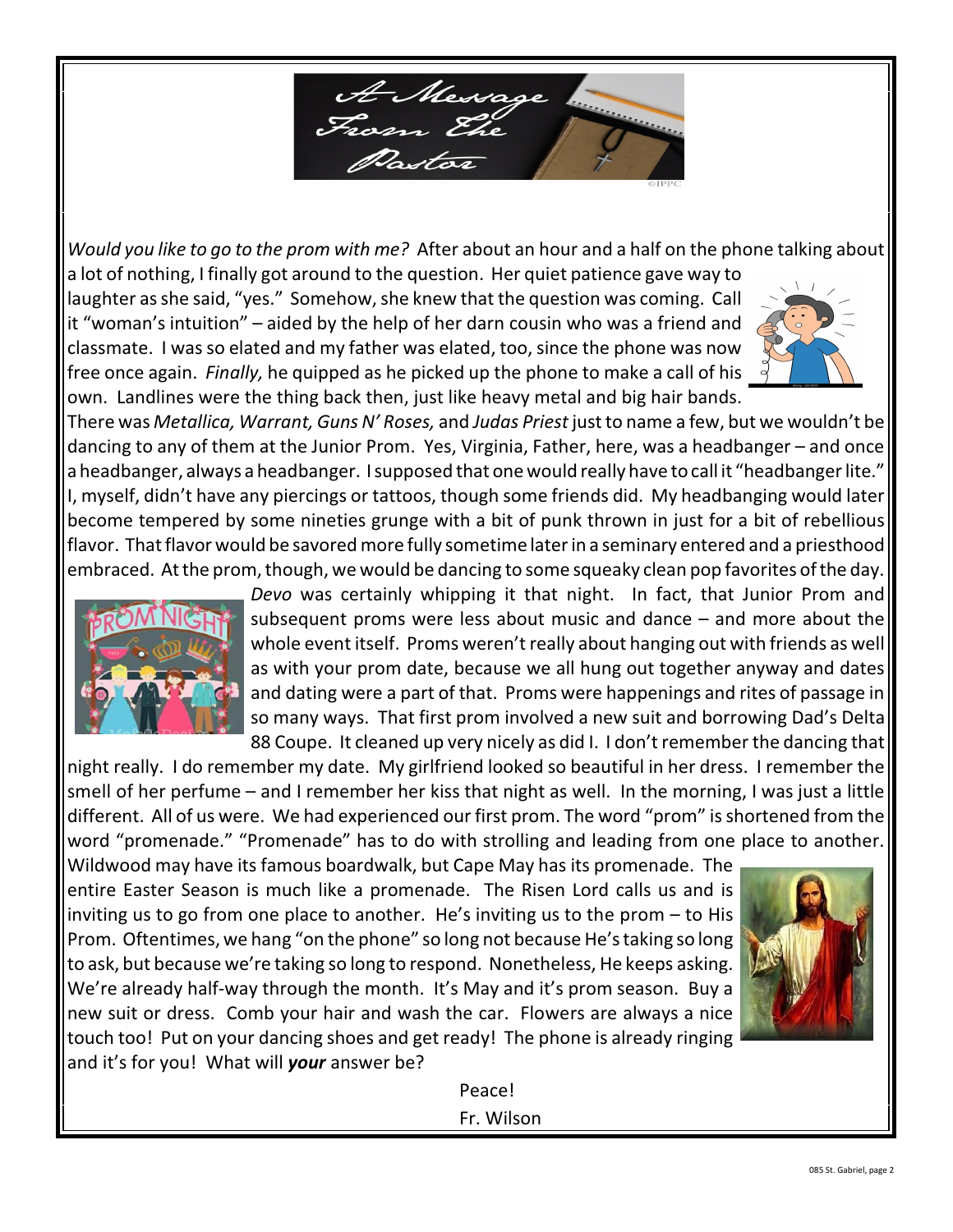

| DEPOSIT FOR MAY 8, 2022. \$3,877              |  |
|-----------------------------------------------|--|
| 2021-2022 Year to Date Collections \$192,543  |  |
| 2020-2021 Year to Date Collections. \$196,908 |  |

### **SECOND COLLECTION NEXT WEEKEND, MAY 21 AND 22**

will be the Parish Property Maintenance and Repair Collection.

### **MASS ATTENDANCE for May 7/8:**

4:00 PM Mass - 104 9:00 AM Mass - 112 Total Attendance - 216



## **PARISH LOTTERY RAFFLE TICKET** based on the PA Pick 3 Evening Number. Winning ticket number must be the exact number drawn for the PA

Pick 3 Evening Number. Tickets are \$5.00 each and are sold on a monthly basis. The prize for the winning ticket is \$50.00 on weekdays and \$100.00 on Sundays and one specially-designated weekday. **This is our major fund raiser for the parish. We encourage each family to purchase at least one ticket each month. Your support is greatly appreciated.**

#### **LOTTERY RAFFLE TICKET WINNERS** May 2 - #467 - unsold

| $NQ = H + U$ - $NQ$                       |
|-------------------------------------------|
| May 3 - #794 - unsold                     |
| May 4 - #804 - unsold                     |
| May 5 - #589 - unsold                     |
| May 6 - #817 - Shirley Mohn - \$50.00     |
| May 7 - #916 - unsold                     |
| May 8 - #724 - Jack Bucciaglia - \$100.00 |

## **"ADVERTISER OF THE WEEK"**

**ON THE THIRD DAY** 610-705-0130

**CONSIDER REMEMBERING YOUR PARISH INYOUR WILL. Call the Parish Office for more details.**

### **MINISTRY SCHEDULE - May 14/15**

4:00 PM Mass Lector - Warzeski Ministers of Holy Communion - Front, Deacon; Break, Durante & Durante; Choir, Nester Altar Server - Holmes Greeter - Bell 9:00 AM Mass Lector - LaRosa Ministers of Holy Communion - Front, Deacon; Break, Vitacco & Donnelly Altar Server - Donnelly Greeter - Hildebrand **MINISTRY SCHEDULE - May 21/22** 4:00 PM Mass Lector - Mich Ministers of Holy Communion - Front, Deacon; Break, Tammaro & Tammaro; Choir, George Altar Server - Holmes Greeter - Wade 9:00 AM Mass Lector - Vitacco Ministers of Holy Communion - Front, Deacon; Break, C. Bucciaglia & Bernhard Altar Server - Gerasimowicz Greeter - Carr



## **AMERICAN RED CROSS BLOOD DRIVE** on

**American Red Cross** 

Monday, May 16 from 2:00 PM to 7:00 PM in the social hall. Prospective donors, please call 1-800-RED-CROSS to make an appointment.



**CATHOLIC CHARITIES APPEAL** - This weekend we will celebrate In-Pew Weekend for the 2022 Catholic Charities Appeal. Please consider a donation to help those most in need in

the Philadelphia area. The Catholic Charities Appeal's overall goal of \$12.5 million is vital to the efforts of the human service programs in the five-county Philadelphia area. The Appeal funds hundreds of beneficiary organizations that serve thousands. Thank you to those who have given and for those who have not yet, prayerfully consider how you can help by supporting the 2022 Catholic Charities Appeal. You may use the envelopes in the pews or visit [www.catholiccharitiesappeal.org](http://www.catholiccharitiesappeal.org) to make your donation.